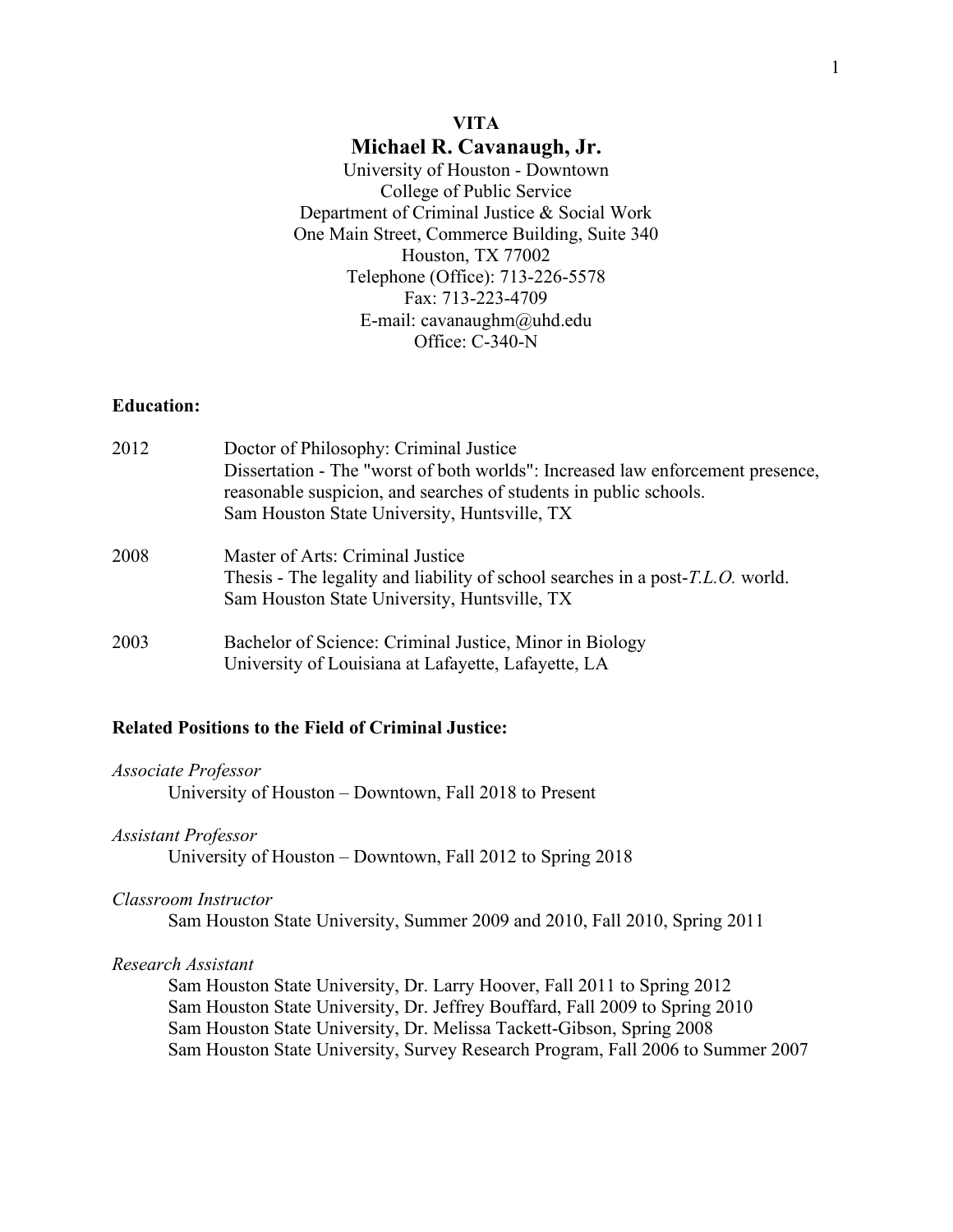*Teacher Assistant*

Sam Houston State University, Dr. Howard Henderson, Spring 2009 Sam Houston State University, Dr. Jennifer Schulenberg, Fall 2007

*Intern*

Louisiana State Probation and Parole, Fall 2002 to Spring 2003

# **Publications:**

Bouffard, J. A., Nobles, M. R., Wells, W., & **Cavanaugh, M. R.** (2012). How many more guns? Estimating the effect of allowing concealed handgun licenses on college campuses. *Journal of Interpersonal Violence*, *27*(2), 316-343.

**Cavanaugh, M. R.** & Franklin, T.W. (2012). Do DWI courts work? An empirical evaluation of a Texas-based DWI court. *Journal of Offender Rehabilitation*. *51*, 257-274.

Wells, W., **Cavanaugh, M. R.**, Bouffard, J. A., & Nobles, M. R. (2012). Non-response bias with web-based surveys of college students. *Journal of Quantitative Criminology*, *28*, 455-476.

**Cavanaugh, M. R.**, Bouffard, J. A., Wells, W., & Nobles, M. R. (2012). Student attitudes toward concealed handguns on campus at two universities. *American Journal of Public Health*. *102*(12), 2245-2247.

**Cavanaugh, M. R.**, McShane, M., & Williams, F. P. (2014). Confronting the demons of future dangerousness. *Journal of Law and Criminal Justice*, *2*(2), 47-66.

**\***Laosunthorn, C. **Cavanaugh, M. R.**, & Wang, H. (2015). War on drugs in Thailand: With a focus on methamphetamine. *The 2015 AAPS Annual Conference and the Police and Science International Forum Proceedings*, *16*, 34-48.

**Cavanaugh, M. R.**, Pfeffer, R., & Ahmad, J. (2016). Undergraduate student participation in an evaluation of a police program: A high-impact practice. *Journal of Criminal Justice Education*, *27*(3), 324-339.

Buckler, K. G., Gilmore, E. L., **Cavanaugh, M. R.**, & Fowler, S. K. (2016). Ideological divisiveness in criminal procedure cases: Measuring variability in US Supreme Court outcomes. *Criminal Justice Review*, *41*(4), 409-426.

Reprinted in – Spohn, C., Hemmens, C. T., & McCann, W. S. (Eds.) (2018). Courts / A Text Reader (3<sup>rd</sup> Ed.). Thousand Oaks, CA: Sage.

Matusiak, M. C., **Cavanaugh, M. R**., & Stephenson, M.\* (2020). An assessment of officerinvolved shooting data transparency in the United States. *Journal of Interpersonal Violence*, 0886260520913646 Online First.

**\*** *Denotes work with a student*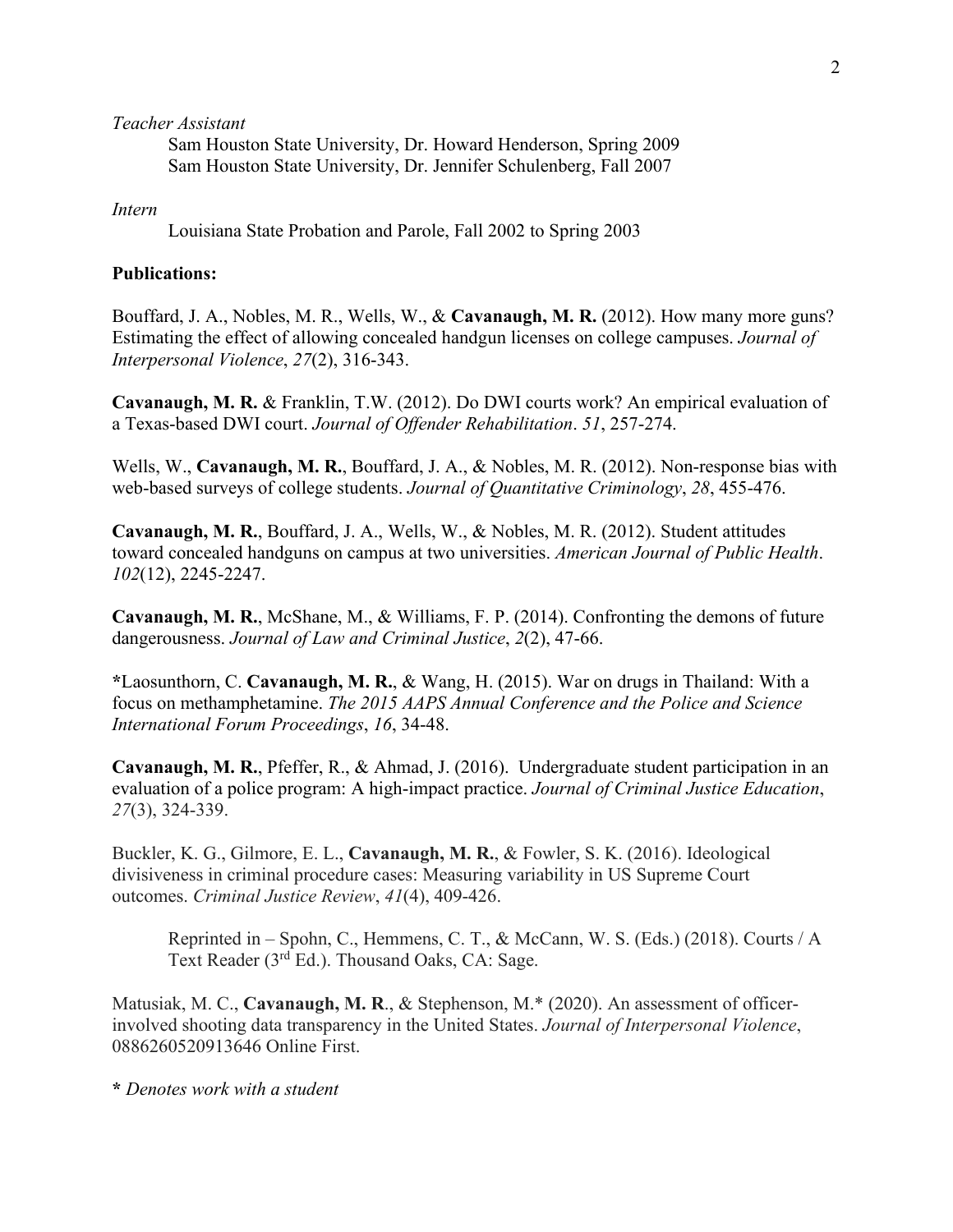## *Books:*

Belbot, B., Hemmens, C., & **Cavanaugh, M. R.** (2015). The legal rights of the convicted (2nd Ed.). El Paso, TX: LFB Publishing.

McShane, M. & **Cavanaugh, M. R.**, (Eds.) (2015). Understanding juvenile justice and delinquency. Santa Barbara, CA: Praeger.

# *Book Chapters:*

Belbot, B. & **Cavanaugh, M. R.** (2014). Inmate litigation and the Constitution. In Hemmens, C. *Current legal issues in criminal justice*. New York: Oxford University Press.

**Cavanaugh, M. R.** (2015). School searches: Balancing delinquency and privacy. In McShane M. and Cavanaugh M. R. (2015). *Understanding juvenile justice and delinquency*. Santa Barbara, CA: Praeger.

## *Technical Reports:*

Longmire, D. R. & **Cavanaugh, M. R.** (2007). *Texans' Confidence in the Criminal and Juvenile Justice Systems in Texas 2007 Texas Crime Poll*. Huntsville, TX: College of Criminal Justice, Sam Houston State University http://www.cjcenter/research/srp/cparchive/2007/Results.pdf.

**Cavanaugh, M. R.** (2010). Long Term Consequences of Substance Use from Young Adulthood to Middle Adulthood. In S. Menard with C. Bergeron, L. Bowman, M. R. Cavanaugh, Jr., R. Embry, H. Esparza, T. Guclu, E. Gulen, Y. Jo, S. Keller, S. Kruakham, J. Lee, W. Pollock, and P. M. Rivolta (Eds.), *Inhalant Abuse and Related Problem Behaviors Across Generations in a National Sample* (pp. 199-219). National Youth Survey Family Study Project Report Number 2/National Youth Survey Report Number 61, Final Report to the National Institute on Drug Abuse.

Ahmad, J., **Cavanaugh, M. R.**, Pfeffer, R., Carreno, Y.\*, Green, D.\*, Lamberton, R.\*, & Nelson, J.\* (2014). *Evaluating Houston Police Department's Gang Resistance Education and Training Program: Preliminary Findings.* Houston, TX: Department of Criminal Justice, University of Houston-Downtown.

## **Developing Research:**

Long term consequences of substance use from adolescence to middle adulthood: Results from a national sample. (Cavanaugh, M. R., Johnson, M., & Menard, S.).

Faculty and staff attitudes for guns on campus (**\***Brown, J. M., Nobles, M. R., & Cavanaugh, M. R.).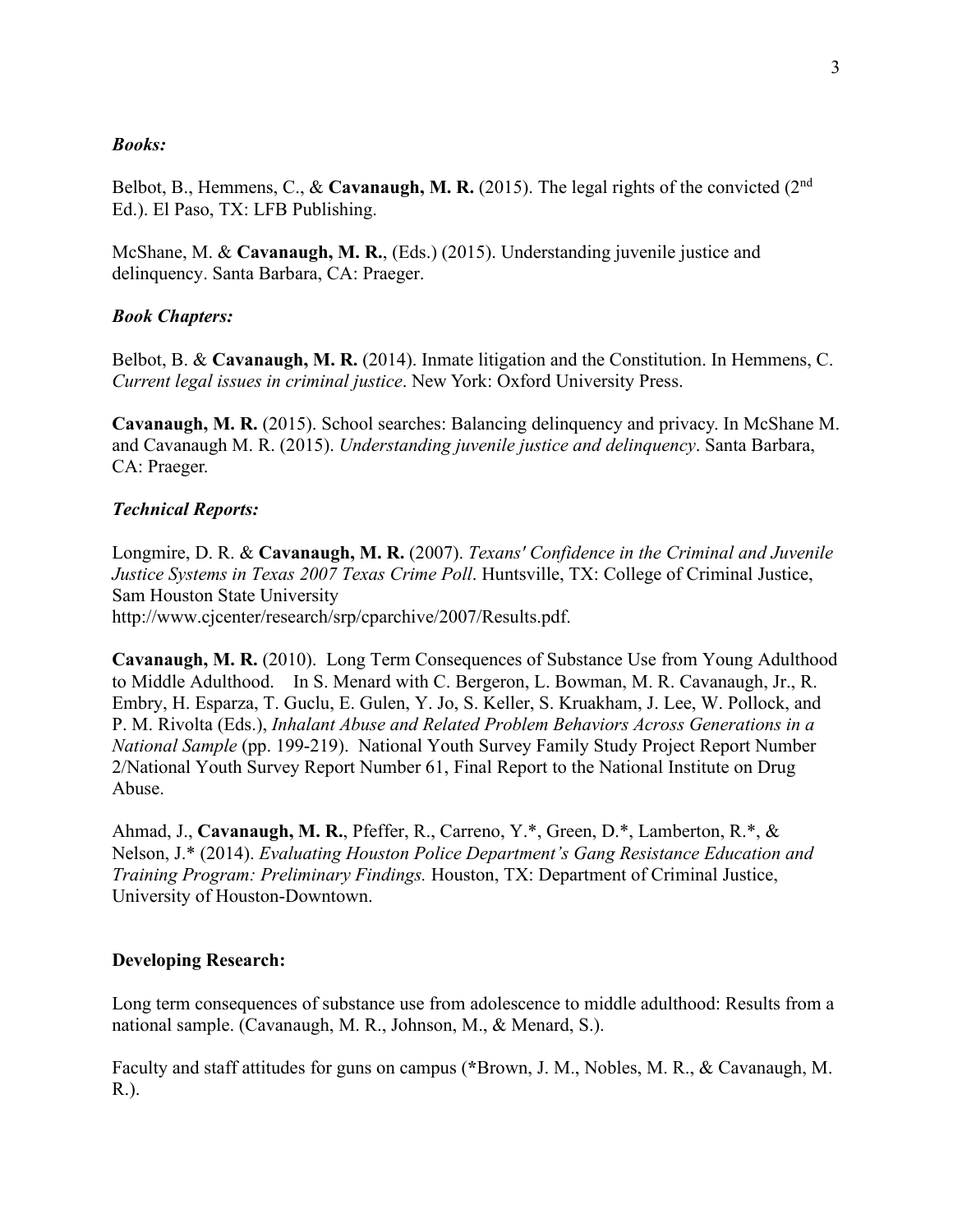Black and Blue: An examination of police shootings (Cavanaugh, M. R., Matusiak, M. C., & \*Taylor, Z. E.).

Police searches in schools (Cavanaugh, M. R.).

Use of Force in the New Orleans Police Department (Cavanaugh, M. R.).

**\*** *Denotes work with a student*

## **Conference Presentations:**

Cavanaugh, M. R. School Searches and Liability Under Section 1983 Academy of Criminal Justice Sciences, Boston, MA. March 2009.

Cavanaugh, M. R. Law Enforcement Participation in School Searches: An Examination of State Criminal Court Cases Academy of Criminal Justice Sciences, San Diego, CA. March 2010.

Bouffard, J. A., Wells, W., Nobles, M., & Cavanaugh, M. R. How Many More Guns? Estimating the Effect of Allowing Concealed Handgun Licenses on a College Campus American Society of Criminology, San Francisco, CA. November 2010.

Cavanaugh, M. R. & Franklin, T. W. Do DWI Courts Work? An Empirical Evaluation of a Texas-Based DWI Court American Society of Criminology, San Francisco, CA. November 2010.

Cavanaugh, M. R., Bouffard, J., Wells, W., & Nobles, M. Student Attitudes about Concealed Handguns on Campus at Two Universities Academy of Criminal Justice Sciences, Toronto, ON. March 2011.

Wells, W., Cavanaugh, M. R., Bouffard, J., & Nobles, M. Non-Response Bias in Web-base Surveys of College Students: A Comparison of Results Across In-class and Web-based Surveys Academy of Criminal Justice Sciences, Toronto, ON. March 2011.

Cavanaugh, M. R. & Vaughn, M. S.

Drug Testing in Public Schools: How Far Will the Lower Courts Extend Vernonia and Earls? American Society of Criminology, Chicago, IL. November 2012.

Cavanaugh, M. R. & Vaughn, M. S. Strip Searches in Schools: Before and after Safford Unified School District No. 1 v. Redding (2009)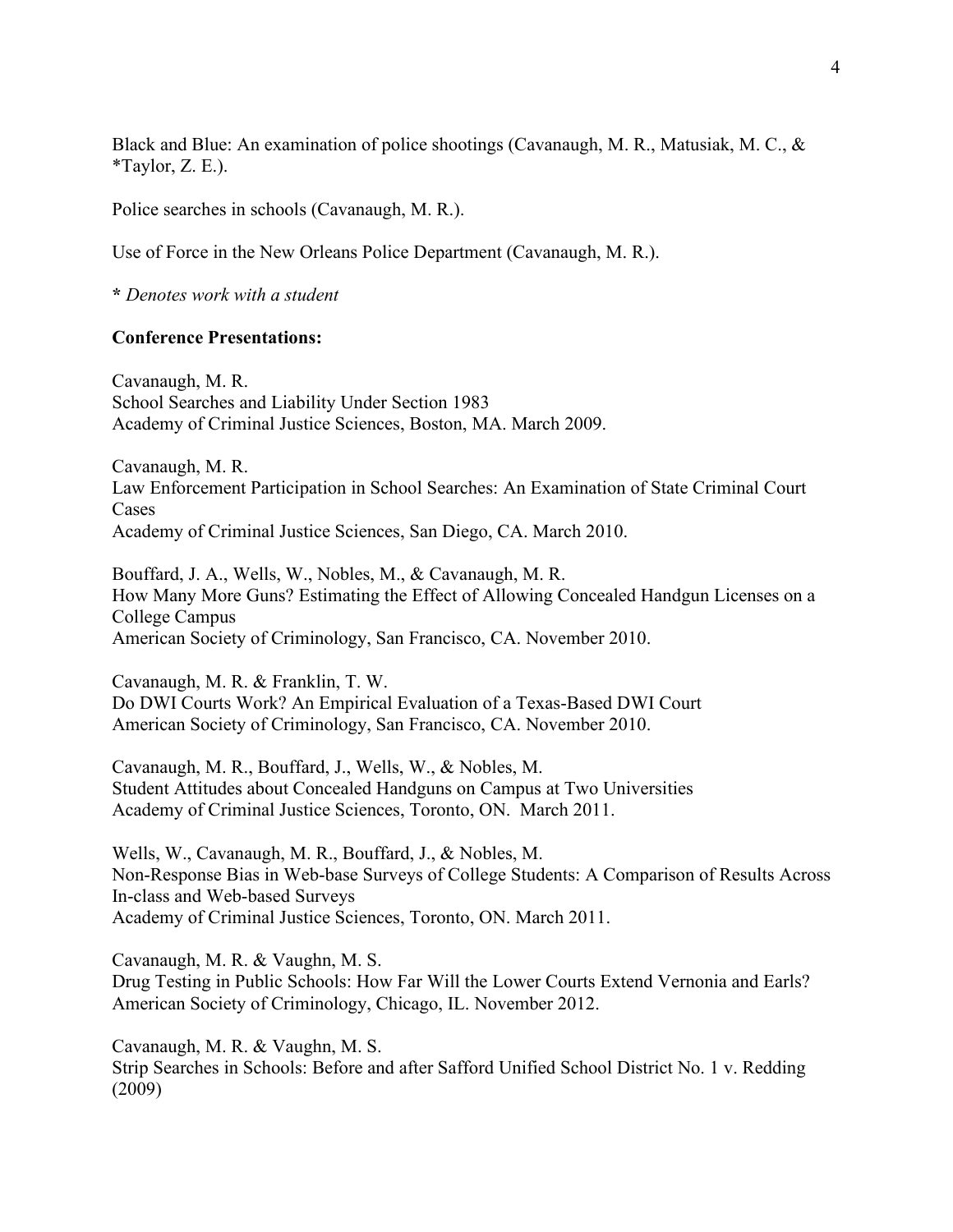Academy of Criminal Justice Sciences, Dallas, TX. March 2013.

Cavanaugh, M. R., McShane, M., & Williams, F. P. Extending Baldus: A Commentary on Racial Bias in Predictions of Future Dangerousness Southwestern Association of Criminal Justice, San Antonio, TX. September 2013.

**\***Cavanaugh, M. R. The Supreme Court and Habeas Corpus Academy of Criminal Justice Sciences, Philadelphia, PA. February 2014

Snell, C., & Cavanaugh, M. R. Process and Outcome Evaluation of a Veterans Court Evaluation (*Poster*) Academy of Criminal Justice Sciences, Philadelphia, PA. February 2014

Cavanaugh, M. R. The Supreme Court and Criminal Justice: Significant Cases from the 2013 Term Southwestern Association of Criminal Justice, South Padre, TX. October 2014.

Cavanaugh, M. R. Engaging Undergraduates in Research-Based Service Learning Projects: A Student and Faculty Discussion of an Evaluation of the Houston Police Department's G.R.E.A.T. Program Southwestern Association of Criminal Justice, South Padre, TX. October 2014.

Johnson, M. & Cavanaugh, M. R. Long Term Consequences of Substance Use for Young Adulthood to Middle Adulthood Academy of Criminal Justice Sciences, Orlando, FL. March 2015

Cavanaugh, M. R. (Moderator) 2014-2015 Supreme Court Term and Policing Southwestern Association of Criminal Justice, South Padre, TX. October 2015.

Cavanaugh, M. R. (Discussant) Roundtable: The Journal of Criminal Justice and Law: A Discussion of Need, Direction, and Submission Guidelines. Academy of Criminal Justice Sciences, Denver, Colorado. March 2016.

Cavanaugh, M. R. Making sausage: A faculty perspective of serving on a campus carry committee Southwestern Association of Criminal Justice, Oklahoma City, Oklahoma. October 2016.

Cavanaugh, M. R., Matusiak, M. C., & Taylor, Z. E. Black and Blue: An Analysis of Police Involved Shootings in Houston Academy of Criminal Justice Sciences, Kansas City, MO. March 2017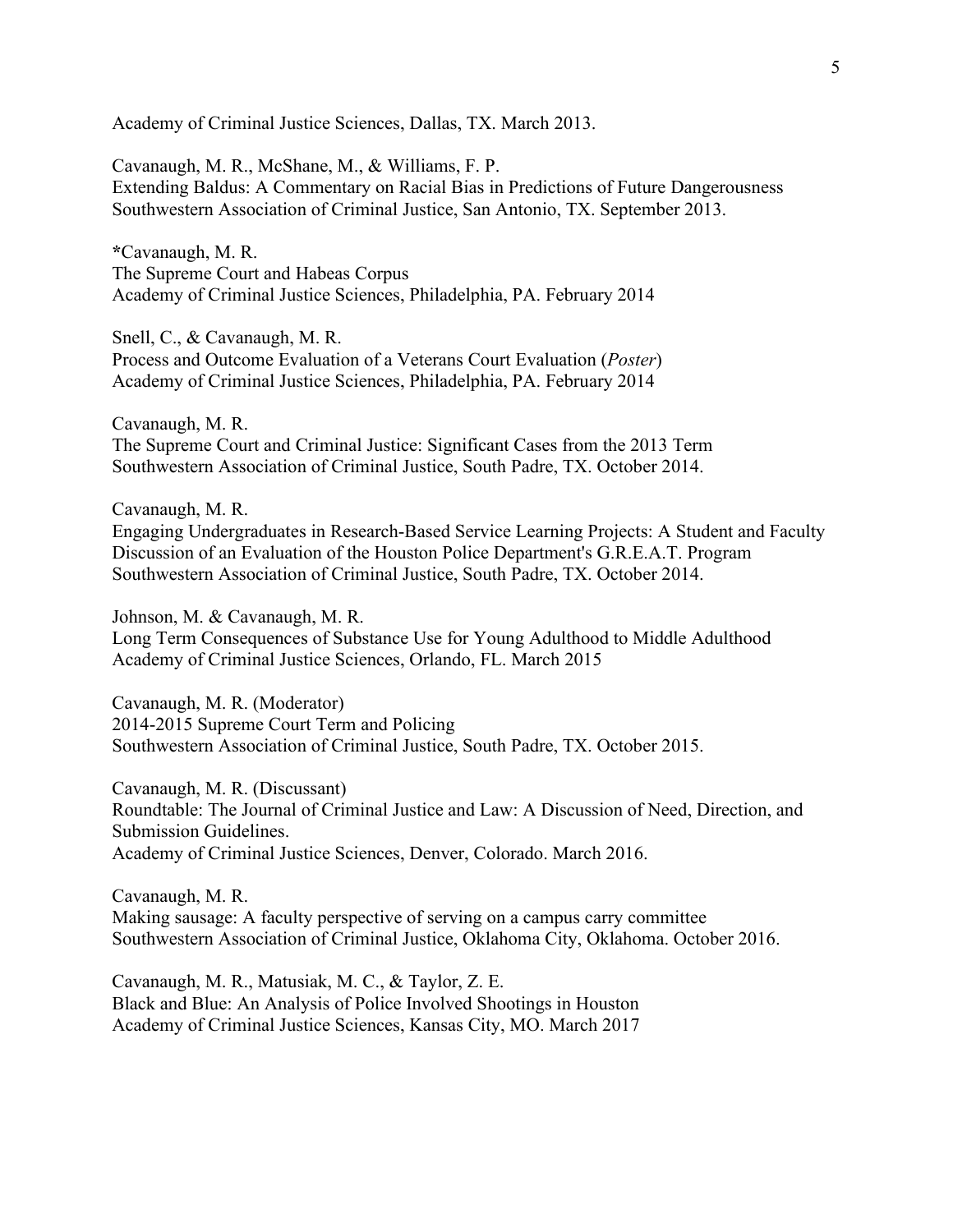Cavanaugh, M. R., & Matusiak, M. C. Officer-Involved Shootings: The State of Publicly Available Police Data in the United States. Academy of Criminal Justice Sciences, New Orleans, LA. February 2018

Cavanaugh, M. R. (Discussant) Managing Student Demand, Student Success, and Faculty Perceptions in Scheduling Online, Face to Face, and Hybrid Courses Academy of Criminal Justice Sciences, New Orleans, LA. February 2018

Cavanaugh, M. R. (Organizer and Discussant) 6 years of fun: Navigating the tenure process from appointment until portfolio submission. Southwestern Association of Criminal Justice, San Antonio, TX. October 2018.

Cavanaugh, M. R. An Examination of the Use of Force in the New Orleans Police Department 2016-2018. Academy of Criminal Justice Sciences, Baltimore, MD. March 2019.

Cavanaugh, M. R. Master of Ceremonies – SWACJ Luncheon and Keynote Speech (Alberto Gonzales) Southwestern Association of Criminal Justice, Houston, TX. October 2019.

#### **Canceled by Global Pandemic - COVID-19**

Cavanaugh, M. R. (Roundtable Discussant) Autism and Criminal Justice: High Risk, Low Priority Academy of Criminal Justice Sciences, San Antonio, TX. March 2020.

**\*** *Featured Panel*

#### **Journal Editor:**

*Journal of Criminal Justice and Law*, Fall 2015 to Fall 2016

#### **Invited Manuscript Reviews:**

*American Journal of Criminal Justice American Journal of Public Health Criminal Justice Review Health and Justice International Journal of Offender Therapy and Comparative Criminology Journal of Criminal Justice Journal of Criminal Justice and Behavior Journal of Criminal Justice and Law Journal of Family Strengths Journal of Offender Rehabilitation Journal of Qualitative Criminal Justice and Criminology Journal of School Violence*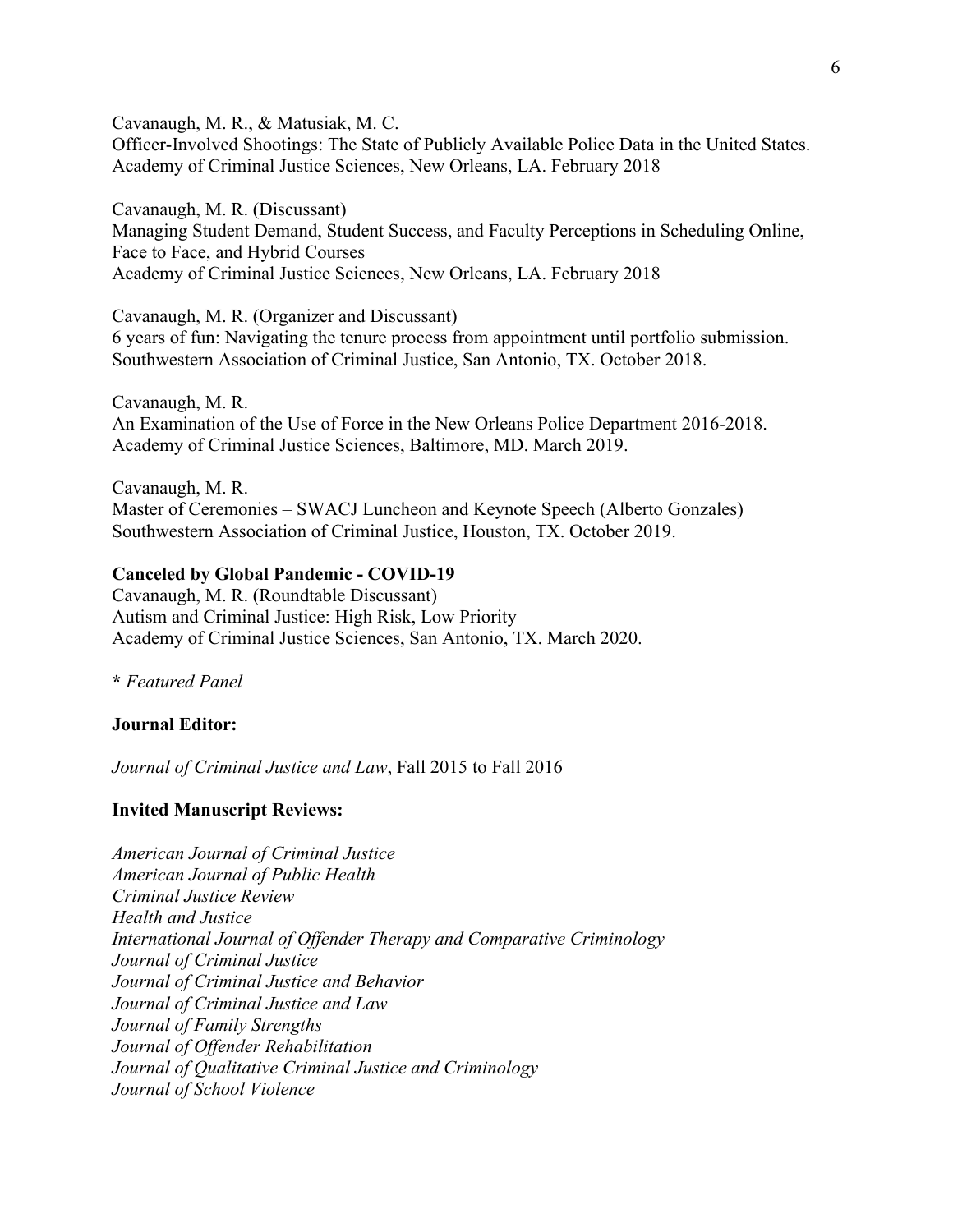*Justice Quarterly Psychology of Violence Women and Criminal Justice*

## **Service:**

*Sam Houston State University* The Student Development Committee, College of Criminal Justice. Fall 2009 to Spring 2010

*Southwestern Association of Criminal Justice* (SWACJ) Audit Review Committee. Fall 2014 to Fall 2016 Second Vice President. Fall 2016 to Fall 2017 Search Committee (Co-Chair) for JQCJC editor. Summer 2017 to Fall 2017. Vice President. Fall 2017 to Fall 2018 President. Fall 2018 to Fall 2019. Past President. Fall 2019 to Fall 2020. Constitution Review Committee (Chair). Spring 2021 to Present.

*Academy of Criminal Justice Sciences* (ACJS) Topic Chair for 2020 conference. *Constitutional and Legal Issues*. Fall 2019 to Spring 2020.

#### *University of Houston – Downtown*

## **Department**

- Adjunct Review Committee, Department of Criminal Justice & Social Work. Fall 2012 to Spring 2013.
- Assessment Committee, Department of Criminal Justice & Social Work. Fall 2012 to Spring 2013.
- Curriculum Committee, Department of Criminal Justice & Social Work. Fall 2013 to Spring 2014.
- Awards and Scholarship Committee, Department of Criminal Justice & Social Work. Fall 2013 to Spring 2014.
- Faculty Advisor for Alpha Phi Sigma, Department of Criminal Justice & Social Work. Fall 2013 to Summer 2015.
- MSCJ Admissions Committee, Department of Criminal Justice & Social Work. Fall 2014 to Summer 2015.
- Awards and Scholarship Committee (Chair), Department of Criminal Justice & Social Work. Fall 2014 to Spring 2016.
- Graduate Travel Committee, Department of Criminal Justice & Social Work. Fall 2015 to Spring 2016.
- CJ 1301 Student Success Committee, Department of Criminal Justice & Social Work. Fall 2015 to Spring 2016.
- Department Chair Search (Elected Member), Department of Criminal Justice & Social Work. Fall 2016 to Spring 2017.
- Annual Evaluation Teaching Sub-committee Ad Hoc, Department of Criminal Justice & Social Work. Spring 2016 to Fall 2017.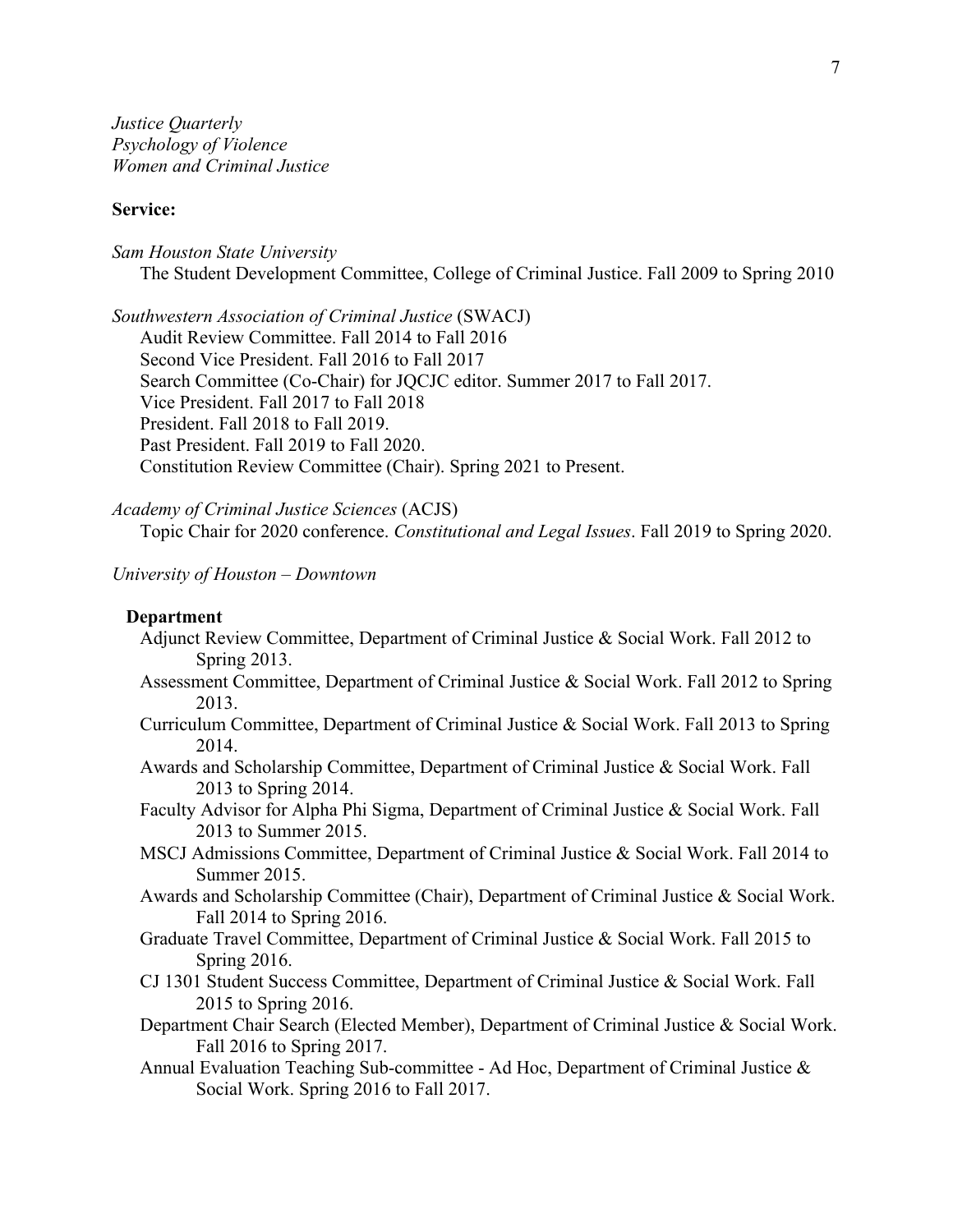- MSCJ Handbook Revision Committee- Ad Hoc (Chair), Department of Criminal Justice  $\&$ Social Work. Fall 2017 to Spring 2018.
- Department Chair Search (Elected Member), Department of Criminal Justice & Social Work. Spring 2018.
- Rank and Tenure Committee, Department of Criminal Justice & Social Work. Fall 2018 to Present.
- MSCJ Review and Handbook Committee (*Ad hoc*), Administrative Liaison, Department of Criminal Justice & Social Work. Fall 2018 to Spring 2019.
- Graduate Certificate Committee (*Ad hoc*), Administrative Liaison, Department of Criminal Justice & Social Work. Fall 2018 to Spring 2020.
- Department Curriculum Committee, Administrative Liaison, Department of Criminal Justice & Social Work. Fall 2018 to Present.
- Northwest Campus Task Force (*Ad hoc*), Administrative Liaison, Department of Criminal Justice & Social Work. Fall 2019 to Spring 2020.
- CJ Assistant Professor Search, Department of Criminal Justice & Social Work. Fall 2020 to Present.
- CJ Student Awards and Scholarships Committee, Department of Criminal Justice & Social Work. Fall 2020 to Present.
- Rank and Tenure Committee (Chair), Department of Criminal Justice & Social Work. Fall 2020 to Present.

## **College**

- Advising, Recruiting, and Retention Committee, College (MSCJ Representative). Spring 2016 to Summer 2017.
- College Graduate Council, College (MSCJ Representative). Fall 2016 to Spring 2018.

Assistant Director of Graduate Program in CPS Search, College (MSCJ Representative). Summer 2017 to Fall 2017.

#### **University**

40th Anniversary Committee, University (CJ Representative). Spring 2014 to Spring 2015. Campus Carry Task Force, University (CPS Representative). Fall 2015 to Spring 2016. Student Discipline Committee, University (CPS Representative). Fall 2015 to Spring 2017. Graduate Council, University (MSCJ Representative). Spring 2016 to Spring 2018 Campus Carry Safety Committee, University (CPS Representative). Fall 2016 to Spring 2018 Parking and Transportation Committee, University (Commerce St Building Representative).

Fall 2017 to Spring 2019.

- Faculty Senate Secretary-Treasurer (Elected), University of Houston-Downtown. Fall 2018 to Summer 2020.
- Faculty Senate Executive Council, University of Houston-Downtown. Fall 2018 to Summer 2020.
- Bridge Plan Administration & Infrastructure Work Group (Strategic Planning), University of Houston-Downtown. Fall 2019 to Present.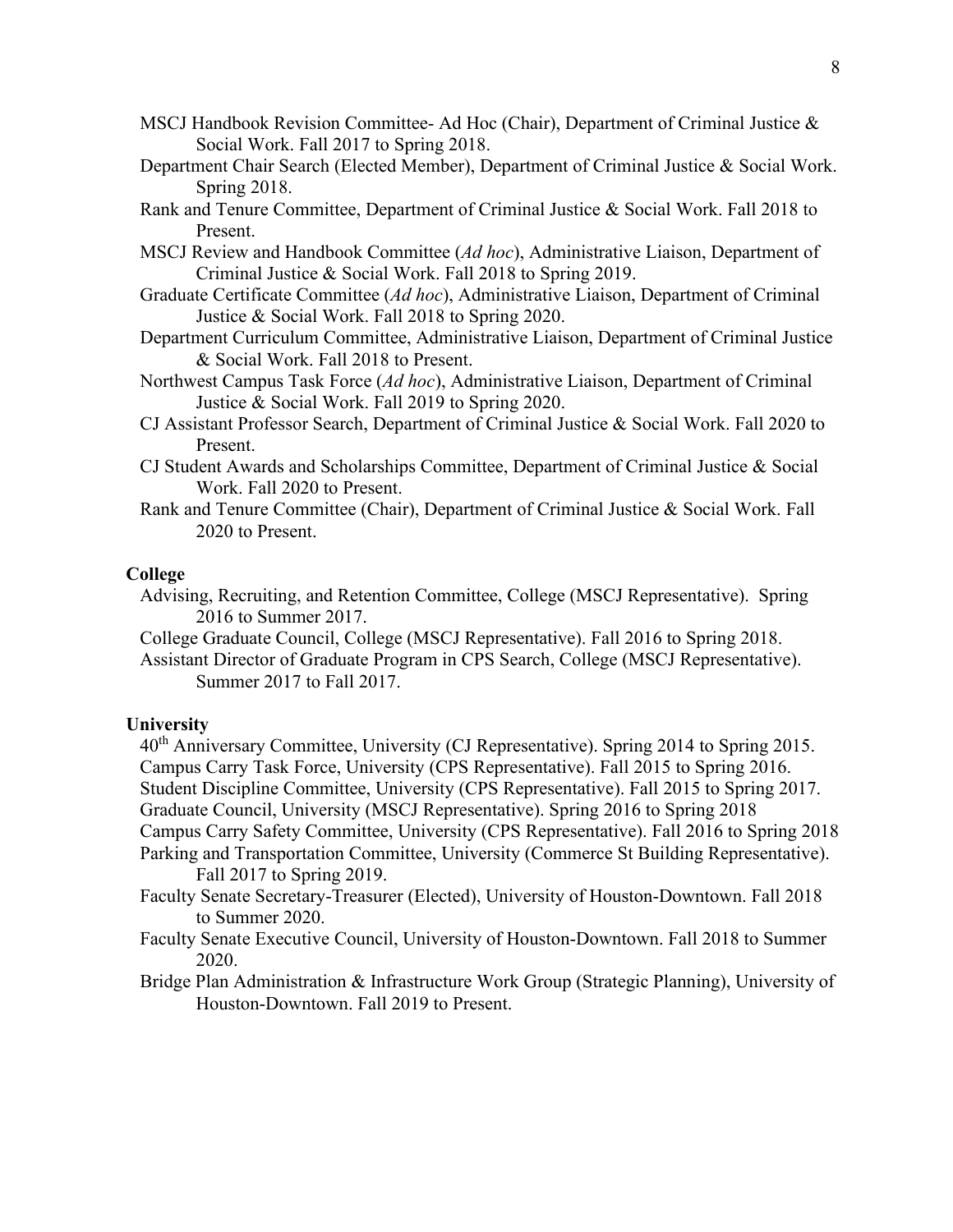#### **Administrative Positions**

*MSCJ Program Director*, Department of Criminal Justice & Social Work. Spring 2016 to Spring 2018.

*Duties*: Recruited students for MSCJ program. Advised current and prospective students. Appointed to and attended Graduate Council. Created and ran MSCJ information sessions. Attended recruiting events. Monitored students' progress in the program including placing students on probation and sending out dismissal letters. Worked on graduating and retaining current students. Monitored enrollment at the class and program level. Issued course waivers when needed. Created application packets so that MSCJ review committee could review candidates. Sent out letters of acceptance and rejection to applicants. Was instrumental in the creation of the position of Assistant Director of Graduate Studies in CPS. Hooded MSCJ graduates during the hooding ceremonies. Ran graduate faculty meetings. Confirmed the MSCJ graduation list with the registrar each semester. Dealt with dismissal appeals under PS 03.B.07. Worked with Graduate Admissions to streamline the process for students. Created an MSCJ essay and rubric for applicants. Scheduled MSCJ classes each semester. Assigned instructors to courses. Monitored dismissal rates and trends among students. Helped create recruiting materials for MSCJ program. Worked on MSCJ curriculum issues. Approved students for capstone course (project or thesis). Corresponded with current MSCJ students and kept them up to date on events and important dates. Worked hand in hand with the department chair and faculty to manage the program and increase enrollment. Helped onboard new Assistant Director of Graduate Studies for CPS. Served as point person for catalog changes for MSCJ program.

*Assistant Chair*, Department of Criminal Justice & Social Work. Fall 2018 to Present. *Duties*: Manage the adjunct faculty. Correspond with adjuncts to keep them abreast of important deadlines, events, and priorities for the university, college, and department. Organize adjunct appreciation reception. Identify candidates from the applicant pool to bring forward to the adjunct committee for review. Move candidates through the hiring process. Onboard CJ adjuncts into CJSW department. Compile course schedules for each semester (around 200 classes a year). Assign faculty to classes. Serve as administrative liaison to departmental committees. Work with chair and curriculum committee to reformulate prerequisites. Monitor DFW rates for CJ majors/courses. Recruit students for all three CJ programs in the department. Advise students on occasion. Assign waivers in Peoplesoft and Banner systems for students. Monitor and fix prerequisite (PERC) issues in PeopleSoft for CJ. Utilize signature authority when chair unavailable. Handle some student complaints. Handle some faculty issues. Attend leadership meetings both as Assistant Chair and filling in for Chair. Manage enrollment. Increase/decrease course caps to maximize student spread and give plenty of options for students. Analyze course offerings to maximize student retention, persistence, and graduation while maximizing enrollment. Work with department and college business administrators to credential new faculty. Work with department and college business administrators to complete accurate workload tables for adjuncts and full-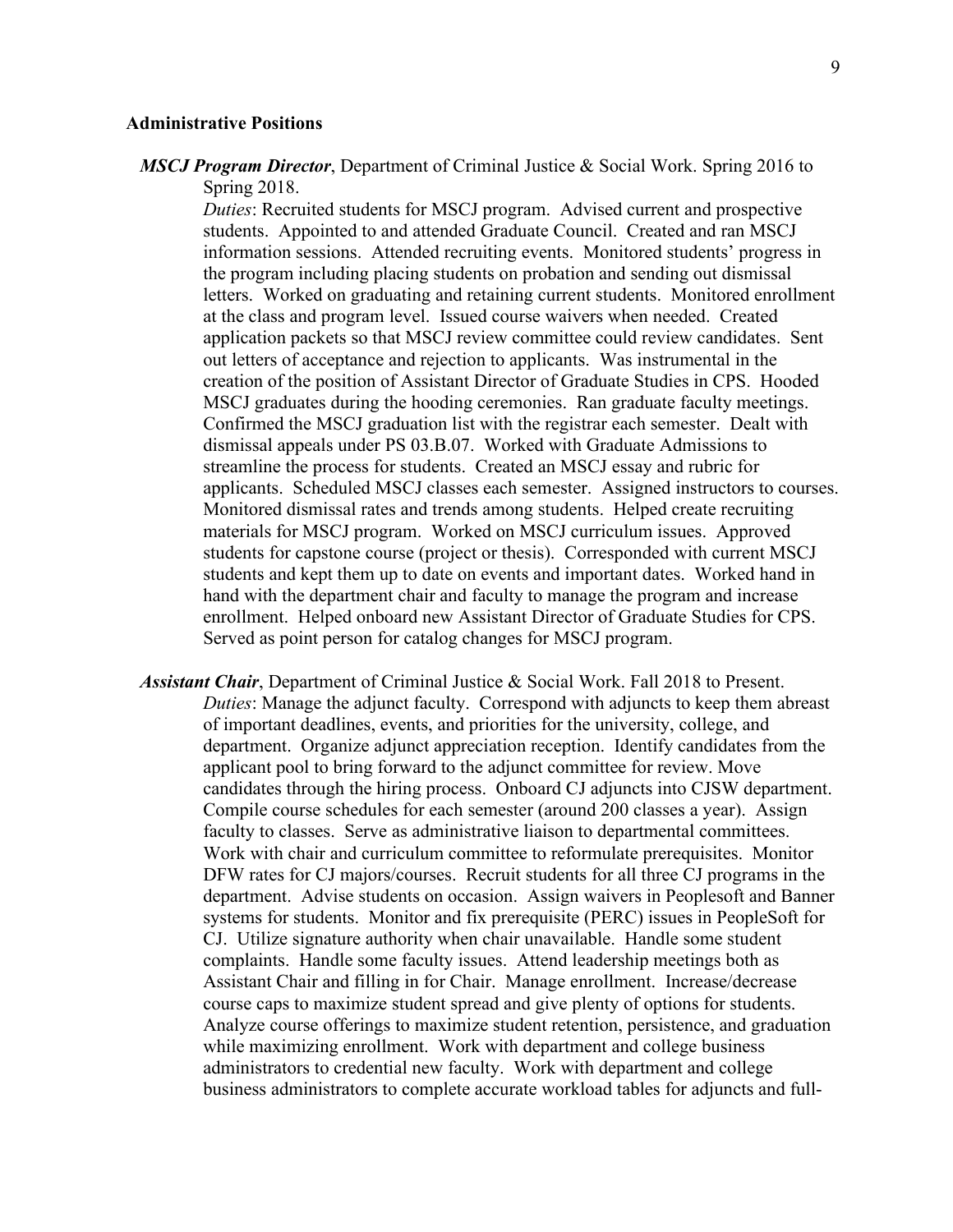time faculty for payroll purposes. Attend recruiting events both in person and online.

## **Awards:**

- Nominated, Excellence in Writing, Sam Houston State University. 2007, 2008, and 2009
- Awarded, Donald J. Weisenhorn Criminal Justice Scholarship, Sam Houston State University. Fall 2009 and Spring 2010 (\$2,000 per semester)
- Awarded, Sam Houston State University Research Fellowship for Doctoral Students. Summer 2009 (\$6,000)
- Awarded, Sam Houston State University Research Fellowship for Doctoral Students. Summer 2010 (\$6,000)
- Awarded, Outstanding Leadership Award. Sam Houston State University. Spring 2010
- Awarded, Faculty Development Award. University of Houston Downtown. Spring 2014 (\$6,920)
- Awarded, Sage Junior Faculty Professional Development Teaching Award. ACJS. Spring 2016 (\$750)
- Nominated, 2016 UHD Excellence in Scholarship/Creative Activity Award. University of Houston – Downtown. Spring 2016.
- Nominated, 2019 UHD Excellence in Service Award, University of Houston Downtown. Spring 2019 – **Finalist**.
- Nominated, 2020 UHD Excellence in Service Award, University of Houston Downtown. Spring 2020.
- Nominated, 2021 UHD Excellence in Service Award, University of Houston Downtown. Spring 2021 – **Finalist and 2021 UHD Excellence in Service Award Winner**.

### **Courses Taught:**

#### *Sam Houston State University*

- CJ 261 Introduction to the Criminal Justice System
- CJ 262 Criminology (Writing Enhanced)
- CJ 430 Law and Society
- CJ 430 Law and Society (Writing Enhanced)
- CJ 432 Legal Aspects of Corrections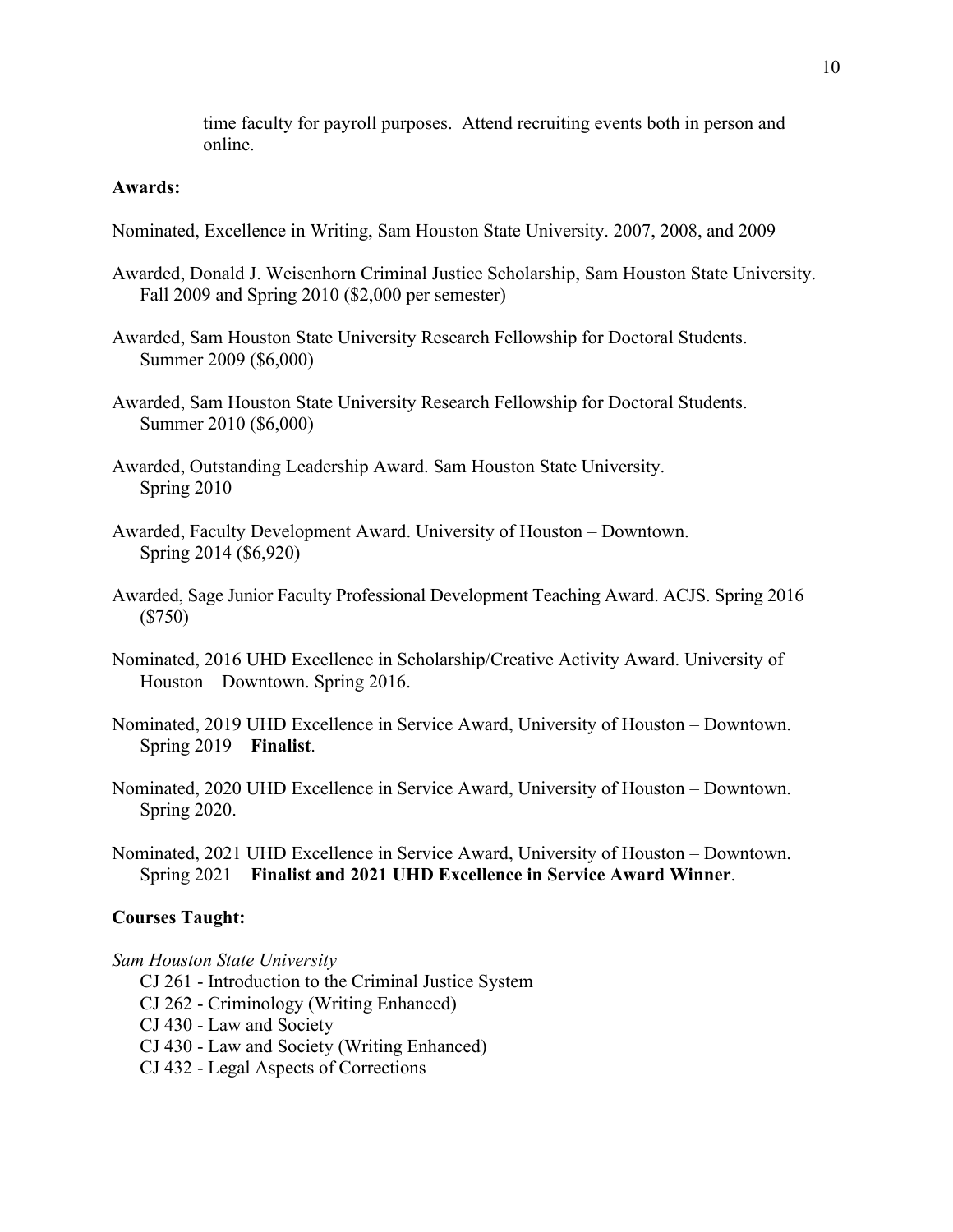*University of Houston-Downtown*

- CJ 1301 Crime, Law, and Society
- CJ 1301 Crime, Law, and Society (Online)
- CJ 1301 Crime, Law, and Society (Hybrid)
- CJ 2302 Criminal Courts (Hybrid)
- CJ 2302 Criminal Courts (Online)
- CJ 3301 Criminology (Online and Writing Enhanced)
- CJ 4307 Legal Rights of the Convicted
- CJ 4312 Research Topics (GREAT Evaluation)
- CJ 6301 Criminal Justice Project
- CJ 6311 Legal Liabilities in Criminal Justice (Masters)
- CJ 6311 Legal Liabilities in Criminal Justice (Masters and Online)
- CJ 6312 Law and Society (Masters and Online)
- CJ 6312 Law and Society (Masters)
- CJ 6324 Justice Policy Process and Analysis (Masters and Online)
- CJ 6350 Policy Analysis and Program Evaluation (Masters)
- CJ 6350 Policy Analysis and Program Evaluation (Masters and Online)
- CJ 6360 Special Topics: Guns in America (Masters)
- CJ 6360 Special Topics: Guns in America (Masters and Online)
- CJ 6370 Independent Study
- $CI 6390 Thesis I$
- $CI 6391 Thesis II$
- UHD 1308 Freshman Seminar: Guns in America (Synchronous Online)

## **Student Research:**

Greg Fremin (Book Review**\***). Holloway, Pippa, *Living in Infamy: Felon disfranchisement and the history of American Citizenship*. *Journal of Qualitative Criminal Justice and Criminology*, 2(2), 305-308.

Melisa Jaris (Book Review**\***). Oselin, Sharon, *Leaving Prostitution: Getting out and Staying out of Sex Work*. *Journal of Qualitative Criminal Justice and Criminology*, 3(1), 124-126.

**\*** *Based on work from class*

#### *Graduate Capstone Projects:*

Zohaib Lakhani – Sexual assault and its consequences on adolescents and teens. Fall 2014.

John Brown – Faculty and staff attitudes of concealed carry on campus. Spring 2015.

Leonard Kubiak – Evaluation of Harris County's First Offender (marijuana) program. Fall 2015.

Patrick Morrissey – Best Practices to Fight Environmental Crime in Houston. Spring 2016.

Joshua Mungia – Peer Mentoring for Police. Spring 2016.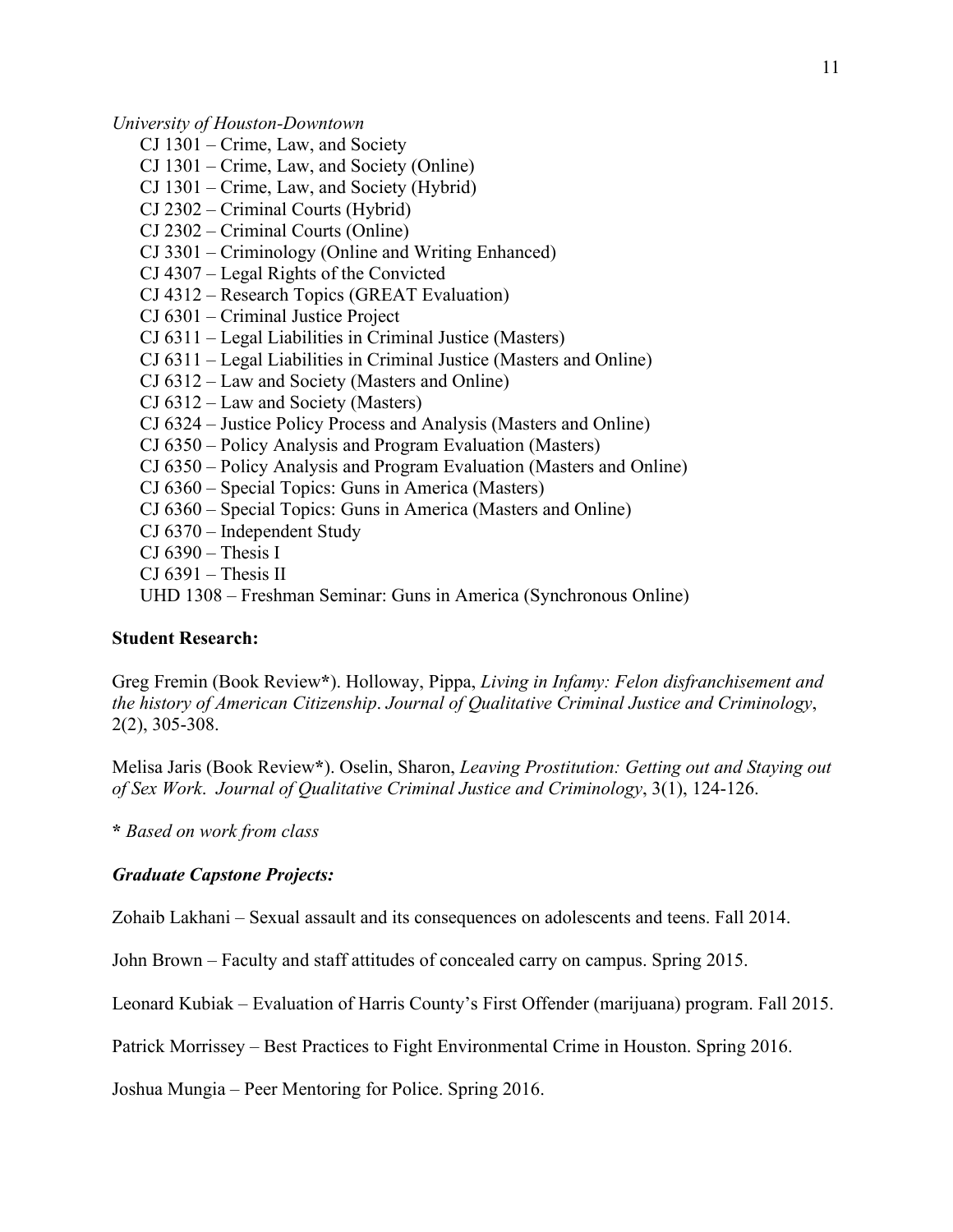Ginea Pride – Race and Sentencing. Spring 2017.

Ana Ochoa – Handbook for Community Resources for Reentry in Travis County. Spring 2017.

Adriana Perez - The Obstacles Surrounding Community Supervision of DWI offenders in Harris County: The Effectiveness and Barriers Regarding Community Supervision Stipulations. Fall 2017.

Ikechukwu Nnali - Constitutional Carry: The Future of Gun Laws in Texas. Fall 2017.

Michael Copley - Overcrowded Specialty Courts: Moving Forward. Spring 2018.

Kwanhatai Tong - Aging Inmates and Health Care Costs. Spring 2018.

Nathanael Ortiz – Environmental Complexities in Policing. Fall 2018.

Ketrial Rose – Evaluation of Female Pregnancy while Incarcerated and Contributing Factors in the Criminal Justice System. Fall 2018.

Kelley Hudson. The Crisis Control Diversion Program for the Harris County Sheriff's Office. Spring 2019.

Oscar DeLeon. Influence the Opportunity by Taking Action: A Safety and Security Analysis. Spring 2020.

Jessie Stubblefield. Increasing the Age that an Individual can be Charged as an Adult. Spring 2020.

David Franklin. Terrorism in the Age of COVID-19: How the Pandemic has Influenced Foreign/Domestic Terrorism and Counterterrorism Response. Spring 2021.

Alfredo Martinez. Providing Public Education that Effectively Raises Awareness and Improves Community Safety. Spring 2021.

# *Theses:*

Chawan Laosunthorn – War on drugs policy in Thailand. Summer 2015. (Chair)

Renee Lamberton – Investigating Whether Houston Police Department's G.R.E.A.T. Program Impacts Police-Community Relations. Spring 2017. (Committee Member)

Bethany Leon – Reported Arson Compared Between Fire Departments and Law Enforcement Agencies. Spring 2018. (Chair)